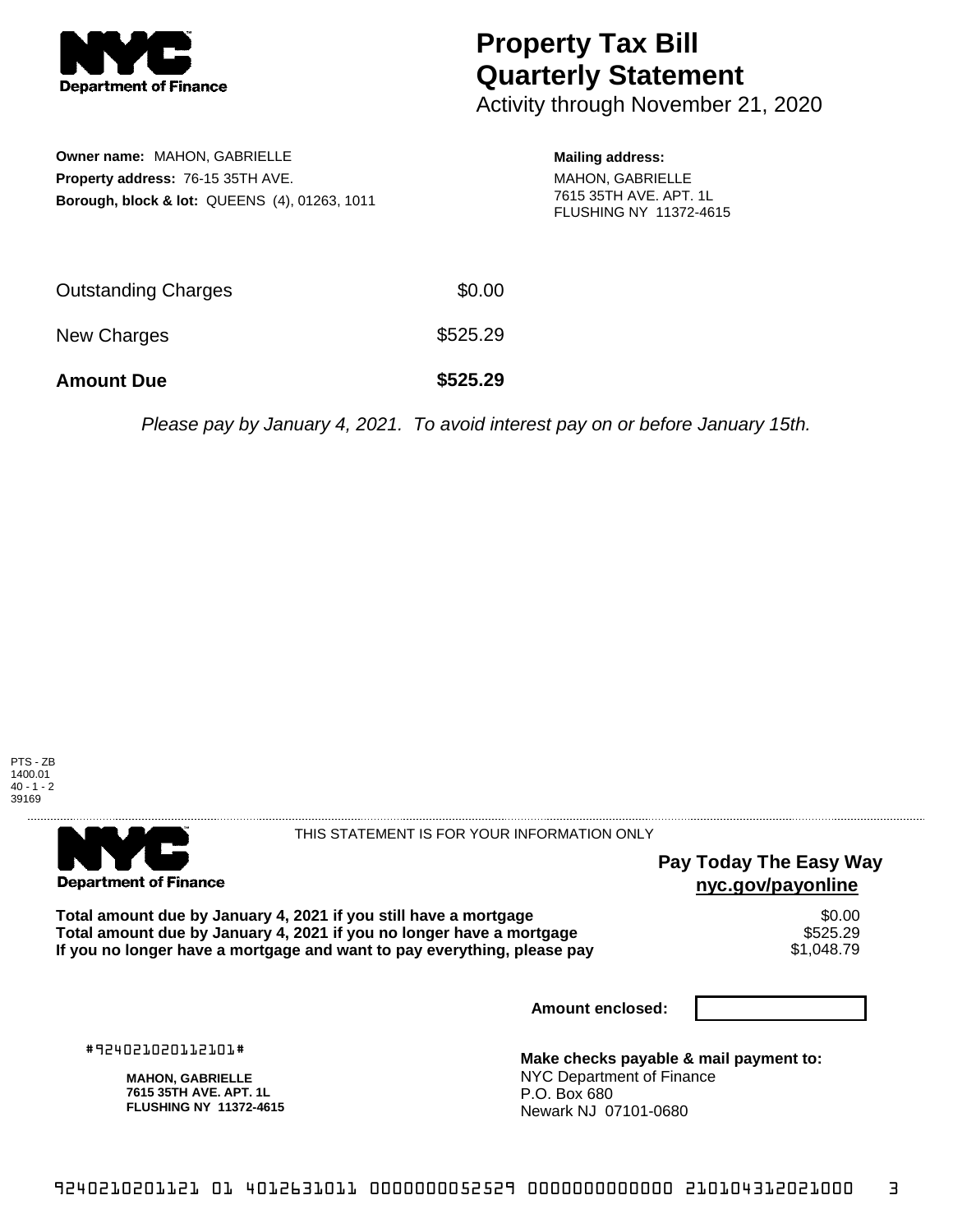

| <b>Previous Charges</b>                                                                                        |                               |                     | Amount        |
|----------------------------------------------------------------------------------------------------------------|-------------------------------|---------------------|---------------|
| Total previous charges including interest and payments                                                         |                               |                     | \$0.00        |
| <b>Current Charges</b>                                                                                         | <b>Activity Date Due Date</b> |                     | Amount        |
| Finance-Property Tax                                                                                           |                               | 01/01/2021          | \$545.01      |
| <b>Adopted Tax Rate</b>                                                                                        |                               |                     | $$-27.44$     |
| Co-op Condo Abatement                                                                                          | 01/01/2021                    |                     | \$7.72        |
| <b>Total current charges</b>                                                                                   |                               |                     | \$525.29      |
| <b>Tax Year Charges Remaining</b>                                                                              | <b>Activity Date Due Date</b> |                     | <b>Amount</b> |
| Finance-Property Tax                                                                                           |                               | 04/01/2021          | \$545.01      |
| <b>Adopted Tax Rate</b>                                                                                        |                               |                     | $$-27.44$     |
| Co-op Condo Abatement                                                                                          | 01/01/2021                    |                     | \$7.72        |
| Total tax year charges remaining                                                                               |                               |                     | \$525.29      |
| If you pay everything you owe by January 4, 2021, you would save:                                              |                               |                     | \$1.79        |
|                                                                                                                |                               |                     |               |
| How We Calculated Your Property Tax For July 1, 2020 Through June 30, 2021                                     |                               |                     |               |
|                                                                                                                |                               | Overall             |               |
| Tax class 2 - Residential More Than 10 Units                                                                   |                               | <b>Tax Rate</b>     |               |
| Original tax rate billed                                                                                       |                               | 12.4730%            |               |
| New Tax rate                                                                                                   |                               | 12.2670%            |               |
| <b>Estimated Market Value \$66,219</b>                                                                         |                               |                     |               |
|                                                                                                                |                               |                     | <b>Taxes</b>  |
| <b>Billable Assessed Value</b>                                                                                 |                               | \$26,642            |               |
| <b>Taxable Value</b>                                                                                           |                               | \$26,642 x 12.2670% |               |
| <b>Tax Before Abatements and STAR</b>                                                                          |                               | \$3,268.20          | \$3,268.20    |
| Basic Star - School Tax Relief                                                                                 |                               | $$-2,390.00$        | $$-291.00**$  |
| Co-op/Condo Abatement 1 Unit                                                                                   |                               |                     | \$-836.60     |
| Annual property tax                                                                                            |                               |                     | \$2,140.60    |
| Original property tax billed in June 2020                                                                      |                               |                     | \$2,180.04    |
| Change In Property Tax Bill Based On New Tax Rate                                                              |                               |                     | $$ -39.44$    |
| ** This is your NYS STAR tax savings. For more information, please visit us at nyc.gov/finance or contact 311. |                               |                     |               |

## **Home banking payment instructions:**

- 1. **Log** into your bank or online bill pay website.
- 2. **Add** the new payee: NYC DOF Property Tax. Enter your account number, which is your boro, block and lot, as it appears here: 4-01263-1011 . You may also need to enter the address for the Department of Finance. The address is P.O. Box 680, Newark NJ 07101-0680.
- 3. **Schedule** your online payment using your checking or savings account.

## **Did Your Mailing Address Change?**

If so, please visit us at **nyc.gov/changemailingaddress** or call **311.**

When you provide a check as payment, you authorize us either to use information from your check to make a one-time electronic fund transfer from your account or to process the payment as a check transaction.